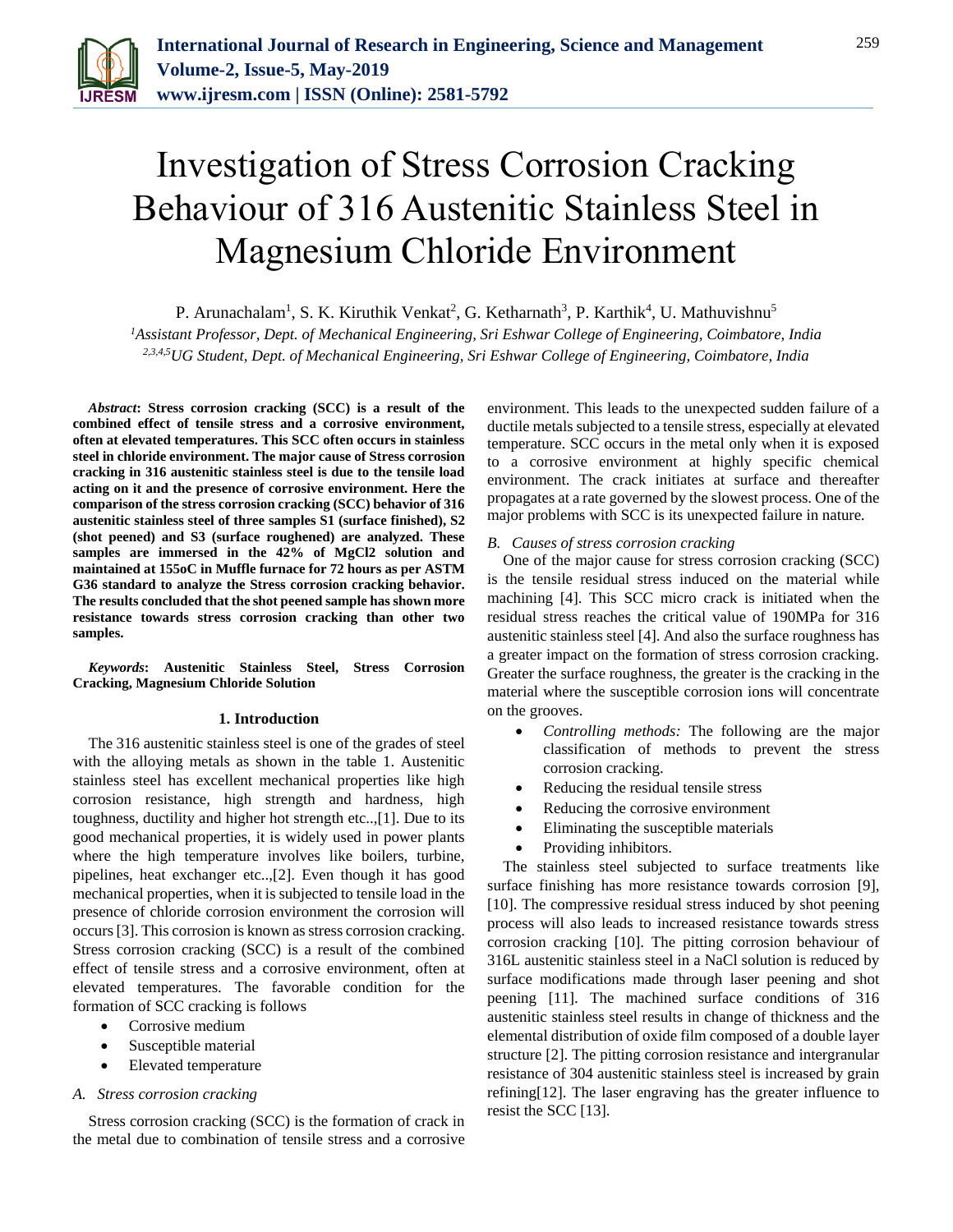

# **2. Experimental work**

# *A. Material selection*

The austenitic stainless steel has its wide application due to its excellent mechanical properties and chemical properties including high tensile strength, high corrosion resistance, high ultimate tensile strength and high hardness. The composition of 316 austenitic stainless steel are shown in the in the table 1.

| Table 1                                                |     |      |      |    |       |    |      |         |
|--------------------------------------------------------|-----|------|------|----|-------|----|------|---------|
| Material composition of 316 austenitic stainless steel |     |      |      |    |       |    |      |         |
|                                                        | Mn  |      |      |    | $M_0$ | Ni |      |         |
| 0.08                                                   | 2.0 | 0.75 | 0.03 | 18 | 3.0   | 14 | 0.10 | balance |

Every metal has its own disadvantages, and this 316 austenitic stainless steel has also some of the drawbacks like less corrosion resistance towards chloride environment, high cost and frequent maintenance. The main problem associated with stainless steel was the stress corrosion cracking which is occurred without any previous evidence of occurrence. This stress corrosion cracking occurs when the stainless steel was exposed to tensile load combined with chloride solution at elevated temperature. This SCC results in the cracking and the explosion may also occurs in case of boiler, heat exchanger and pipelines. This confines the usage of stainless steel in application where the higher temperature involves.

# *B. Specimen design*

The specimen we used for testing the behavior of stainless steel towards stress corrosion cracking is the U bend samples with the specification as given in the table 2, as per the ASTM standard G30. The geometrical specifications and the detail drawings are shown in the fig. 1 and fig. 2 respectively.

| Table 2                     |                   |  |
|-----------------------------|-------------------|--|
| U bend sample Specification |                   |  |
| <b>Parameters</b>           | <b>Dimensions</b> |  |
| Length, L                   | 80 <sub>mm</sub>  |  |
| Thickness, T                | 2.5 <sub>mm</sub> |  |
| Middle distance, M          | 50 <sub>mm</sub>  |  |
| Width, W                    | 20 <sub>mm</sub>  |  |
| Radius, R                   | 5 <sub>mm</sub>   |  |
| Diameter, D                 | 10 <sub>mm</sub>  |  |
| X                           | 32mm              |  |
| Y                           | 14 <sub>mm</sub>  |  |





Fig. 2. Photograph of the specimens

# *C. Corrosive medium preparation*

Among the all chloride salts, the major corrosive environment, where the 316 austenitic stainless steel will undergoes severe cracking is in magnesium chloride solution. Magnesium chloride is a naturally occurring inorganic compound composed of one magnesium and two chloride ions. It is usually extracted from places with high salt content like Great Salt Lake and the Dead Sea. This compound comes in anhydrous and multiple hydrated crystal forms which is also called as magnesium chloride hexahydrate. So the corrosive environment used in SCC testing is solution of MgCl2 and water where MgCl2 is in the proportion of 42% as per the ASTM G36 standards of testing.

The solution of 200ml is used for the SCC testing where the U bend sample is made to immerse inside the solution. The solution contains 116 ml of distilled water and 84 g of magnesium chloride powder. Where the magnesium chloride is added at 42% and the remaining portion of 58% is the distilled water.

# *D. SCC testing and experimental procedure*

The SCC testing for three samples S1 (surface finished), S2 (shot peened) and S3 (surface roughened) were conducted in order to study the corrosion behaviour of differently processed 316 austenitic stainless steel. The surface roughness value of sample S1 and S3 are shown in the table 4 and table 5 respectively by measuring using the Mitutoyo surface roughness measuring instrument by ISO1997 standard. The shot peening was done by the glass ceramic beads of size 0.02 mm diameter with 100% coverage for 20 minutes at 7 bar pressure to the U bend sample S2. The sample S3 was made to surface roughness as to the shown value by uniformly making the mechanical contact between the surface of the sample and with the silicon carbide paper of grit size 80(fine).

| Table 3<br>Surface roughness of Sample S1 |                                   |                                              |  |
|-------------------------------------------|-----------------------------------|----------------------------------------------|--|
| Ra (average<br>roughness value)<br>um     | Rq (root mean<br>square value) µm | Rz (average maximum<br>height of profile) µm |  |
| 0.480                                     | 0.607                             | 3.859                                        |  |

| Table 4<br>Surface roughness of Sample S3 |                                   |                                              |  |  |
|-------------------------------------------|-----------------------------------|----------------------------------------------|--|--|
| Ra (average<br>roughness value)<br>μm     | Rq (root mean<br>square value) µm | Rz (average maximum<br>height of profile) um |  |  |
| 0.772                                     | 1 107                             | 7 1 3 4                                      |  |  |

## **3. Experimental procedure**

The prepared samples S1, S2, S3 are immersed in the 42% MgCl2 solution for 72 hours at 155 0C as per the ASTM G36 standards. The test samples were kept inside the muffle furnace of dimensions length, height and width as 100 mm, 100 mm and 220 mm respectively. During the testing, the concentration of MgCl2 was changed when it is kept at the furnace due to the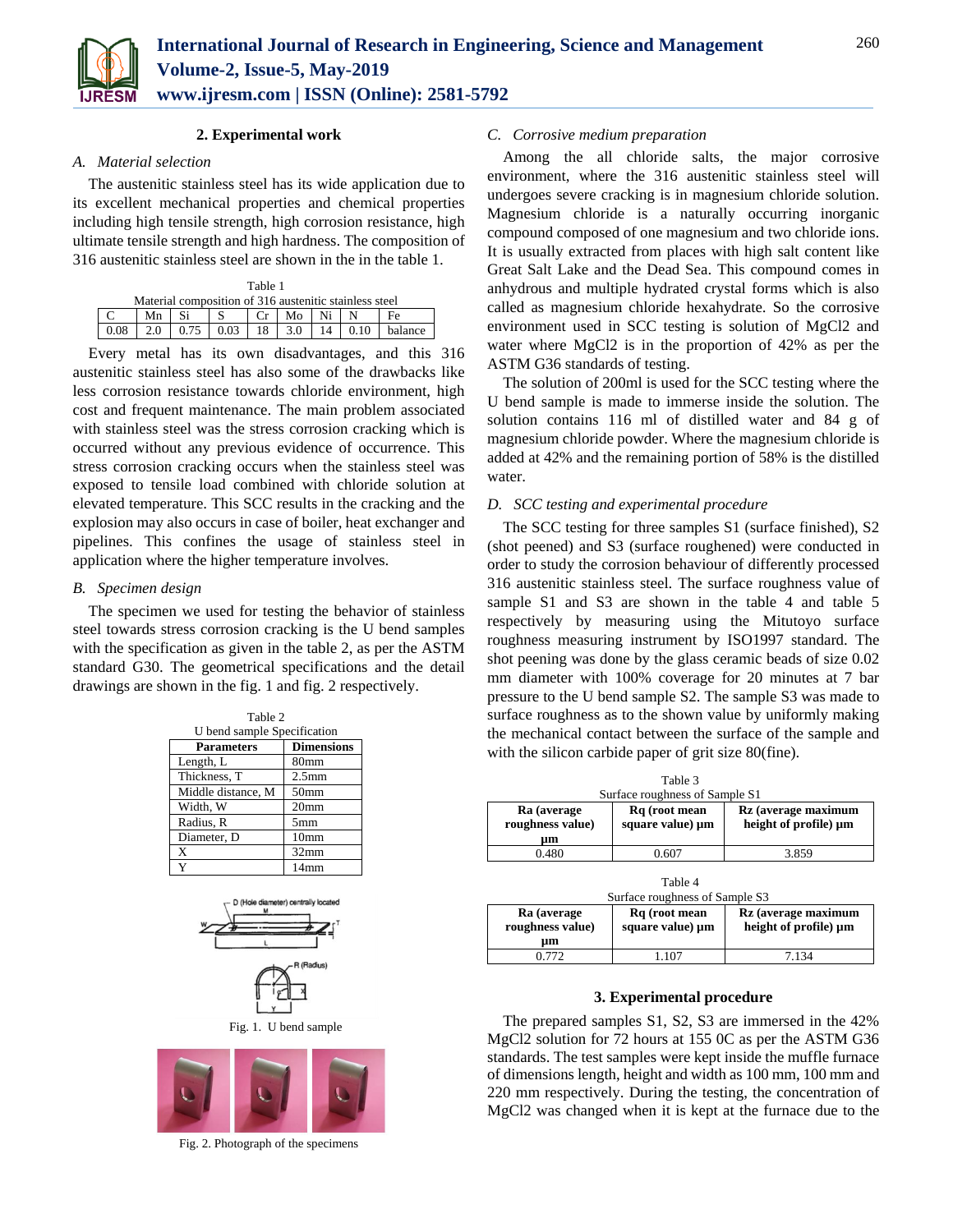

maintaining of higher temperature. So the addition of MgCl2 solution was introduced.

| Table 5                       |      |                    |                     |  |
|-------------------------------|------|--------------------|---------------------|--|
| Weight percentage calculation |      |                    |                     |  |
| <b>Name</b>                   | Wt%  | <b>Calculation</b> | <b>Total weight</b> |  |
| MgCl <sub>2</sub>             | 42%  | $200*0.42$         | 84g                 |  |
| Water                         | 58%  | 200*0.58           | 116g                |  |
| $Solution(Water+MgCl2)$       | 100% | $200*1$            | 200g                |  |

# **4. Result and discussions**

As the testing was conducted as per the standards said in the experimental procedure, the stress corrosion cracking results of each samples was analyzed by using the metallurgical microscope where the microstructure of each specimen was tested. The inspecting local sample was cut and the removed sample from the specimens S1, S2 and S3 are involved in the microstructure analysis. The samples from the specimens removed are made as shown in the fig. 4, fig. 5 and fig. 6. The photographs of the samples S1, S2 and S3 was given below which shows their conditions after the occurrence of corrosion.



Fig. 3. Photograph of the samples S1, S2, S3 respectively after SCC testing

# **5. Microstructure analysis**

Micro structure analysis of the Samples S1, S2 and S3 are analyzed by using the metallurgical microscope with the following specifications.

| Table 6                                   |                               |  |  |
|-------------------------------------------|-------------------------------|--|--|
| Specification of Metallurgical Microscope |                               |  |  |
| <b>Name</b>                               | <b>Description</b>            |  |  |
| <b>Testing Facility</b>                   | <b>METAVIS IMAGE ANALYSIS</b> |  |  |
| Machine No                                | CL/ME/IMAG/15                 |  |  |
| Model                                     | <b>MVMS1310</b>               |  |  |
| <b>Ambient Temperature</b>                | $25.6^{\circ}$ C              |  |  |
|                                           |                               |  |  |



Mag; 100X Mag: 500X Fig. 4. Microstructure of sample S1 (raw material)



Mag; 100X Mag: 500X Fig. 5. Microstructure of sample S2 (shot peened)



Fig. 6. Microstructure of sample S3 (surface roughened)

The microstructure analysis was carried out by using the test reference ASTM E 03-01 & ASM handbook volume 9. From the above microstructures of sample S1, S2 and S3, it is observed that the cracks formation in the sample S3 was more than the other two samples, the sample S2 has the least crack formation among all other samples, so it is clear that the shot peened sample has shown more resistance towards the stress corrosion cracking.

## **6. Conclusion**

From the above microstructure analysis, the following conclusions are made.

- 1. The material with surface finish has more resistance towards initiation of stress corrosion cracking. When the surface finish is more, then it takes long period for the initiation of cracking.
- 2. When the surface roughness is more, then it favors for the initiation of micro cracks. The crests and troughs of surface roughed samples has more impact towards the initiation of cracking.
- 3. The machining induced residual tensile stress also has the greater impact on the formation of stress corrosion cracking.
- 4. Here the shot peened sample has shown the very less susceptibility towards the stress corrosion cracking due to the formation of compressive residual stress during the shot peening process. The process parameters that are involved in the shot peening process are said under the chapter "Stress Corrosion Cracking Testing".
- 5. On making the comparisons between the samples with respect to the microstructure analysis, it is concluded that the shot peening has more resistance towards stress corrosion cracking than other two samples.
- 6. In addition to shot peening process, the next effective method for controlling the initiation of cracking is the surface finishing. Meanwhile the surface roughness will increases the chance of stress corrosion cracking formation.

## **References**

- [1] X. Wei, X. Ling, and M. Zhang, "Influence of surface modifications by laser shock processing on the acid chloride stress corrosion cracking susceptibility of AISI 304 stainless steel," Eng. Fail. Anal., 2018.
- [2] S. Wang, Y. Hu, K. Fang, W. Zhang, and X. Wang, "Effect of surface machining on the corrosion behaviour of 316 austenitic stainless steel in simulated PWR water," Corros. Sci., 2017.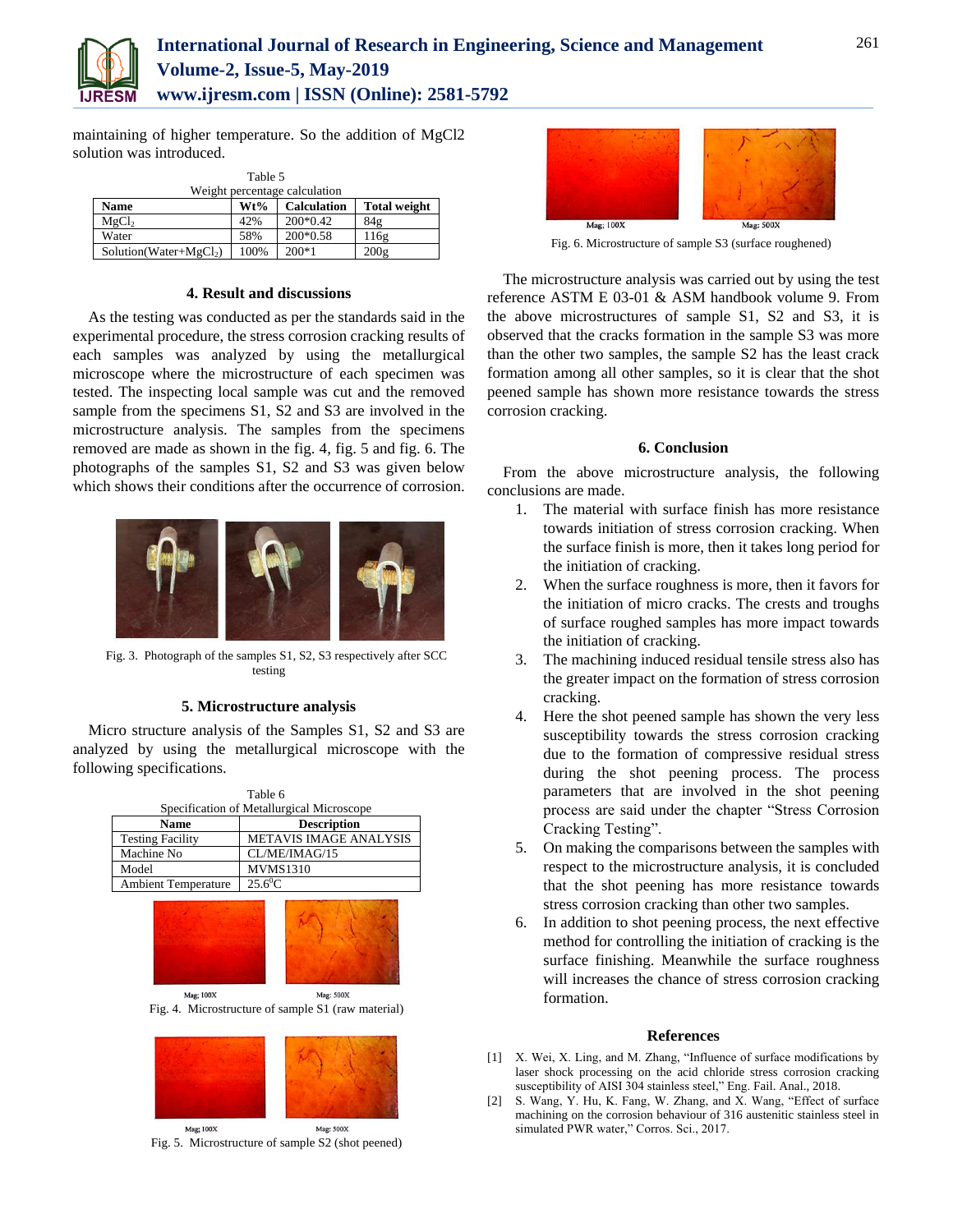

- [3] J. Rajaguru and N. Arunachalam, "Investigation on machining induced surface and subsurface modifications on the stress corrosion crack growth behaviour of super duplex stainless steel," Corros. Sci., 2018.
- W. Zhang, K. Fang, Y. Hu, S. Wang, and X. Wang, "Effect of machininginduced surface residual stress on initiation of stress corrosion cracking in 316 austenitic stainless steel," Corros. Sci., 2016.
- [5] S. Ghosh and V. Kain, "Microstructural changes in AISI 304L stainless steel due to surface machining: Effect on its susceptibility to chloride stress corrosion cracking," J. Nucl. Mater., 2010.
- [6] K. D. Ralston and N. Birbilis, "Effect of grain size on corrosion: A review," Corrosion, 2010.
- [7] D. R. Tice, "Influence of mechanical and environmental variables on crack growth in PWR pressure vessel steels," Int. J. Press. Vessel. Pip., 1986.
- [8] J. A. Beavers, J. T. Johnson, and R. L. Sutherby, "Materials Factors Influencing the Initiation of Near-Neutral pH SCC on Underground Pipelines," 2016.
- [9] B. Krawczyk, B. Heine, and D. L. Engelberg, "Performance Optimization of Cold Rolled Type 316L Stainless Steel by Sand Blasting and Surface Linishing Treatment," J. Mater. Eng. Perform., 2016.
- [10] H. sang Lee, D. soo Kim, J. sung Jung, Y. shik Pyoun, and K. Shin, "Influence of peening on the corrosion properties of AISI 304 stainless steel," Corros. Sci., 2009.
- [11] P. Peyre et al., "Surface modifications induced in 316L steel by laser peening and shot-peening. Influence on pitting corrosion resistance," Mater. Sci. Eng. A, 2000.
- [12] A. Di Schino and J. M. Kenny, "Effects of the grain size on the corrosion behavior of refined AISI 304 austenitic stainless steels," J. Mater. Sci. Lett., 2002.
- [13] B. Krawczyk, P. Cook, J. Hobbs, and D. L. Engelberg, "Atmospheric chloride-induced stress corrosion cracking of laser engraved type 316L stainless steel," Corros. Sci., 2018.
- [14] R. Nishimura, "Characterization and perspective of stress corrosion cracking of austenitic stainless steels (type 304 and type 316) in acid solutions using constant load method," Corros. Sci., 2007.
- [15] Q. Chao et al., "Scripta Materialia On the enhanced corrosion resistance of a selective laser melted austenitic stainless steel," Scr. Mater., vol. 141, pp. 94–98, 2017.
- [16] D. Du et al., "Effects of chloride and oxygen on stress corrosion cracking of cold worked 316/316L austenitic stainless steel in high temperature water," Eval. Program Plann., 2016.
- [17] Kumar, R. S., Alexis, J., & Thangarasu, V. S. (2017). Optimization of high speed CNC end milling process of BSL 168 Aluminium composite for aeronautical applications. Transactions of the Canadian Society for Mechanical Engineering, 41(4), 609-625
- [18] Kumar, S. R., Alexis, J. S., & Thangarasu, V. S. (2017). Experimental Investigation of Influential Parameters in High Speed Machining of AMS 4205. Asian Journal of Research in Social Sciences and Humanities, 7(2), 508-523.
- [19] Ganeshkumar, s., thirunavukkarasu, v., sureshkumar, r., venkatesh, s., & ramakrishnan, t. Investigation of wear behaviour of silicon carbide tool inserts and titanium nitride coated tool inserts in machining of en8 steel.
- [20] Kumar, S., Alexis, J., & Thangarasu, V. S. (2016). Prediction of machining parameters for A91060 in end milling. Advances in Natural and Applied Sciences, 10(6 SE), 157-164
- [21] Kumar, R. S., Thangarasu, V. S., & Alexis, S. J. (2016). Adaptive control systems in CNC machining processes--a review. Advances in Natural and Applied Sciences, 10(6 SE), 120-130.
- [22] Kumar, S., Alexis, J., & Dhana Balakrishnan K. P, (2015). Application of ga & ann for the optimization of cutting parameters for end milling operation- a comparison. International journal of applied engineering research, 10(20), 18092-18107.
- [23] Ramakrishnan, T., & Pavayee Subramani, S. (2018). Investigation of Physico-Mechanical and Moisture Absorption Characteristics of Raw and Alkali Treated New Agave Angustifolia Marginata (AAM) Fiber. Materials Science, 24(1), 53-58.
- [24] Ramakrishnan, T., & Sampath, P. S. (2017). Dry Sliding Wear Characteristics of New Short Agave Angustifolia Marginata (AAM) Fiber-Reinforced Polymer Matrix Composite Material. Journal of Biobased Materials and Bioenergy, 11(5), 391-399.
- [25] Jeyakumar, R., Sampath, P. S., Ramamoorthi, R., & Ramakrishnan, T. (2017). Structural, morphological and mechanical behaviour of glass fibre reinforced epoxy nanoclay composites. The International Journal of Advanced Manufacturing Technology, 93(1-4), 527-535.
- [26] Ramakrishnan, T., & Sampath, P. S. (2017). Experimental investigation of mechanical properties of untreated new Agave Angustifolia Marginata fiber reinforced epoxy polymer matrix composite material. Journal of Advances in Chemistry, 13(4), 6120-6126.
- [27] Ramamoorthi, R., Jeyakumar.R, & Ramakrishnan, T. (2017). Effect of Nanoparticles on the Improvement of Mechanical Properties of Epoxy Based Fiber – Reinforced Composites - A Review. International Journal for Science and Advance Research in Technology, 3(11), 1251- 1256.
- [28] Ramakrishnan, T., Sampath, P. S., & Ramamoorthi, R. (2016). Investigation of Mechanical Properties and Morphological Study of the Alkali Treated Agave Angustifolia Marginata Fiber Reinforced Epoxy Polymer Composites. Asian Journal of Research in Social Sciences and Humanities, 6(9), 461-472.
- [29] Ramakrishnan, T & Sampath, P.S. (2016). Thermogravimetric Analysis (TGA) and the Effect of Moisture Absorption on the Mechanical Properties of New Agave Angustifolia Marginata 3 Fiber (AAMF) Reinforced Epoxy Polymer Composite Material, International Journal of Printing, Packaging & Allied Sciences, 4(5), 3245-3256.
- [30] Ramakrishnan, T., Sathish, K., Sampath, P. S., & Anandkumar, S. (2016). Experimental investigation and optimization of surface roughness of AISI 52100 alloy steel material by using Taguchi method. Advances in Natural and Applied Sciences, 10(6 SE), 130-138.
- [31] Sathish, K., Ramakrishnan, T., & Sathishkumar, S. (2016). Optimization of turning parameters to improve surface finish of 16 Mn Cr 5 material. Advances in Natural and Applied Sciences, 10(6 SE), 151-157.
- [32] S. Karthik Raja S. Balasubramani, S. Venkatesh, T. Rama Krishnan (2015). Effect Of Cryogenic Tempering On Steel, International Journal of Mechanical and Civil Engineering, 2 (6), 98-113.
- [33] Venkatesh, S., &Sakthivel, M. (2017). 'Numerical Investigation and Optimization for Performance Analysis in Venturi Inlet Cyclone Separator', Desalination and Water treatment, Vol. 90, No. 9, pp. 168-179.
- [34] Venkatesh, S., Sakthivel, M., Sudhagar, S., &Ajith Arul Daniel, S. 'Modification of the cyclone separator geometry for improving the performance using Taguchi and CFD approach', Particulate Science and Technology, 2018.
- [35] Venkatesh, S., Bruno Clement, I., Avinasilingam, M., &Arulkumar, E. (2017). "Design of Experiment Technique for Improving the Performance of Stirling Engine", International Research Journal of Engineering and Technology, Vol. 4, No. 5, pp. 62-65.
- [36] Venkatesh, S., Balasubramani, S., Venkatramanan, S., &Gokulraj, L. "Standardization of hpx spool for lead time reduction of string test", Journal of Mechanical and Civil Engineering, Vol. 2, No. 6, pp. 62-79.
- [37] Kousalya Devi, S., Venkatesh, S., &Chandrasekaran. P. (2015). "Performance Improvement of Venturi Wet Scrubber," Journal of Mechanical and Civil Engineering, Vol. 2, No. 4, pp. 1-9.
- [38] Arunkumar, P., Dhachinamoorthi, P., Saravanakumar, K., &Venkatesh, S. (2014). "Analysis and Investigation of Centrifugal Pump Impellers Using CFD," Engineering Science and Technology: An International Journal, Vol. 4, No. 4, pp. 112-117.
- [39] Dhana Balakrishnan, K. P., Abuthakir, J., Subramanian, R., Venkatesh, S. (2015)."Evaluation of Tensile Properties of Particulate Reinforced Al-Metal Matrix Composites," Engineering Science and Technology: An International Journal, Vol. 5, No. 1, pp. 173-175.
- [40] F. Justin Dhiraviam, V. Naveenprabhu, M. Santhosh," Study the Effects of Solar Assisted Vapour Compression Air Conditioning System for Winter Applications", International Journal for Scientific Research & Development|, Vol 4(11), (2017), pp. 505-508
- [41] V. NaveenPrabhu, K. SaravanaKumar, T. Suresh and M. Suresh," Experimental investigation on tube-in-tube heat exchanger using nanofluids", Advances in Natural and Applied Sciences, Vol 10(7), (2016), pp. 272-278
- [42] V Naveen Prabhu, D Mugeshkumaar, KB Pravin, V Ranjith, S Sanjay Arthanari Swamy," A Review of Evaporative Cooling of Finned and Non-Finned Heat Exchanger on Condenser", International Journal for Scientific Research & Development, Vol 6(2), (2018), pp. 459-461.
- [43] V. Naveen Prabhu, F. Justin Dhiraviam, A. Vimal, K. Kumarrathinam," Design of Common Header Line For Reduction Of Process Time In Pump